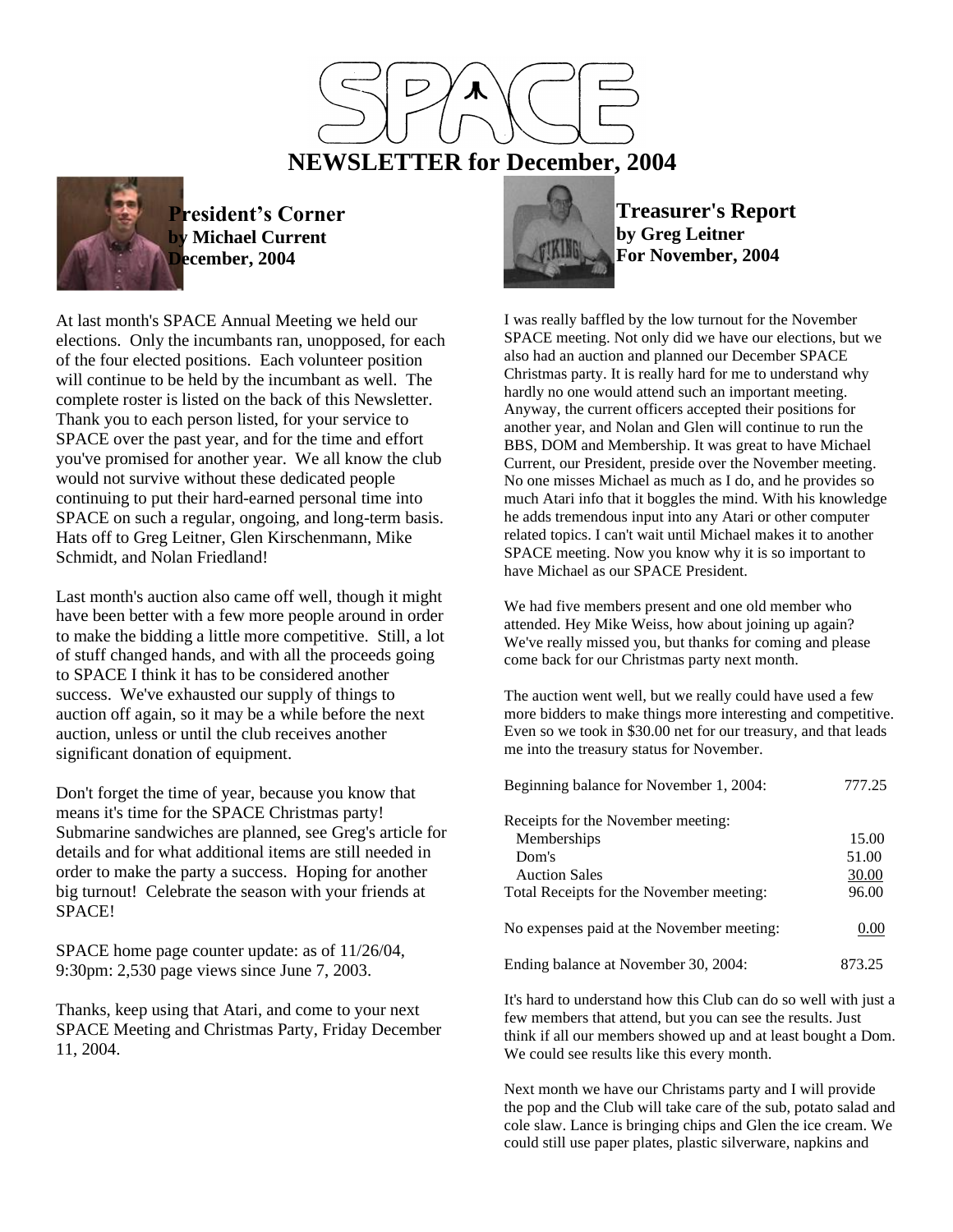possibly another dessert like cookies. Please make an effort to attend the Christmas party. I hope to see you all there.



**Secretary's Report By Nolan Friedland For October And November, 2004**

Here are the Minutes for October:

The meeting opened at 7:30 p.m.

Greg welcomed everyone to the meeting and then began by reading the Treasure's Report.

As of the start of this month's meeting, the SPACE Treasury stood at \$740.25. Four DOM's were sold last month with \$20 being paid out for two months of the BBS.

The current membership count stands at 15 paid up with one outstanding.

For the DOM this month, there are four pinball games from the Page 6 folder.

The BBS is going well. There were a lot of visitors to the BBS in the last month. It was discussed to make the SPACE forum open to all users and not require registration was discussed. We decided to go ahead with it, but to keep an eye out on the forum.

No Old Business this month.

In New Business – There will be an auction at next month's meetings. Also, the annual SPACE elections will be held. There was discussion about the problem with saving a web page as text. A computer show is coming up on October 23rd. SPACE will plan the Christmas party at November's meeting.

Meeting adjourned at 8:30 p.m.

Here are the Minutes for November:

\* Secretary's Note: I wasn't able to attend the November meeting, but I contacted Greg and received a copy of the Treasurer's Report along with notes of what happened. \*

The meeting opened at approximately 7:30 p.m.

Greg welcomed everyone to the meeting. There were five members present and one old member. It was great to see Michael Current, SPACE President, preside over the November meeting.

The SPACE Treasury stood at \$777.25 as of the November meeting. One membership was sold, 17 DOMs, and \$30.00 in auction sales for grand total of \$96.00. No expenses were paid this month bringing the balance to \$873.25.

Currently there are 14 paid up members.

Glen had another great DOM for the club.

The BBS is going great with a lot of calls and hits to the BBS website. More information on the BBS will be presented at the December meeting.

SPACE held its annual elections, with the following results - The current officers accepted their positions for another year. Nolan and Glen will continue to run the BBS, DOM and Membership positions.

The Christmas party is next month – Friday, December 10th, 2004. Greg will provide the pop and SPACE will take care of the sub, potato salad and coleslaw. Lance is bringing chips and Glen the ice cream. We could still use paper plates, plastic silverware, napkins and possibly another dessert like cookies. This should be a great meeting to attend; hope to see everyone there.

This concludes the minutes of the SPACE Meeting for November 2004. Most of the content of the minutes for November courtesy of Greg Leitner, SPACE Treasurer.



**BBS Corner By Nolan Friedland For December, 2004**

Nothing Received This Month For The BBS Corner.

\*\*\*\*\*\*\*\*\*\*\*\*\*\*\*\*\*\*\*\*\*\*\*\*\*\*\*\*\*\*\*\*\*\*\*\*\*\*\*\*\*\*\*\* A-T-A-R-I

Answers-Tips-and-Relevant Information by Paul Alhart 1989.3

At the February meeting I demonstrated the new and improved SEARCH SYSTEM II data base program. The current version is 2.2 and it is now available from the club's 8-bit library on disk #44A. It is 100% compatible with any data files you may have created under ANY earlier version of SEARCH SYSTEM II.

Documentation is included on the disk. It may be Copied to the S: screen or a P: printer from DOS or loaded onto your favorite word processor.

Some of the enhancements over earlier versions include:

- Support for Drives 1-8. Including RAM-Disks.

 - Viewing/Printing of data files with or without sorting them first.

- Optional Search Limit to allow much faster data retrieval.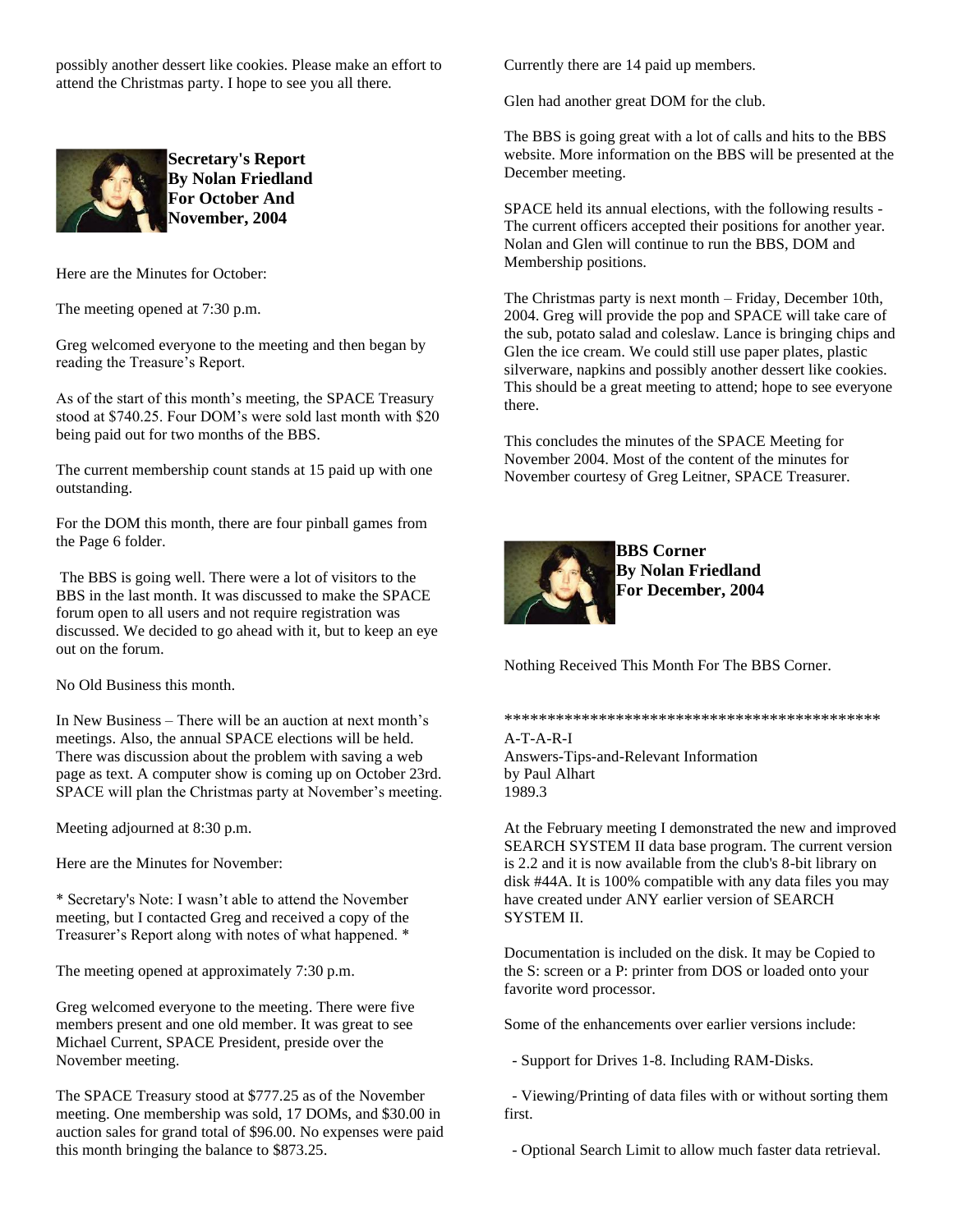- Gone is the fancy animation of the title screen that just made you wait thatmuch longer before getting started.

 - SEARCH SYSTEM II is now a stand-alone program. It no longer requires a special AUTORUN.SYS. It can be RUN from a menu program or right from BASIC. Any Atari compatible BASIC will do. BASIC XL, Turbo BASIC, etc.

#### New Business:

I have been giving some thought to a "ATARI FEDERATION HACKERS CHALLENGE II". Nothing is definite yet, but I have been giving it some thought. First, I challenge you to give me some ideas for a new HAckers Challenge. It would be nice to have something that the 16-bitters could work on too. I know they only use their machines for games and stuff, but maybe a Challenge would get them hacking too.

Challenge II would not have to be disk based as the original challenge was. It could be like a text adventure. Maybe you could write code to try and stump me. How about Best short program contest? There are several possibilities, but I do need your ideas. If you would like a Challenge II in this life time, get your ideas to me. Let's do it.

#### \*\*\*\*\*\*\*\*\*\*\*\*\*\*\*\*\*\*\*\*\*\*\*\*\*\*\*\*\*\*\*\*\*\*\*\*\*\*\*\*\*\*\*\*\*\*

--From: Matthias Reichl

--Date: Sat, 30 Oct 2004 10:44:43 -0700

Version 4.01 of MyPicoDos is now available on my homepage

http://www.horus.com/~hias/atari/

MyPicoDos is a "gamedos" which supports loading BAS/BIN/COM/EXE files, Dos 2.x/MyDOS disks with 720- 65535 sectors in SD and DD and MyDOS subdirectories.

New features in this version are:

- optional long filename display with integrated editor in the initializer program
- separate highspeed and standard SIO versions
- highspeed SIO is automatically disabled when loading a file from a "slow" drive
- automatical basic on/off switch (can be turned off by pressing "shift")
- support for BiboDos QD disks with 128 files

- completely rewrote loader programs to minimize memory usage

- new disk density recognition code fixes several compatibility problems eg with XF551
- lots of bugfixes and other improvements

so long,

Hias

\*\*\*\*\*\*\*\*\*\*\*\*\*\*\*\*\*\*\*\*\*\*\*\*\*\*\*\*\*\*\*\*\*\*\*\*\*\*\*\*\*\*\*\*\*\*

--From: Matthias Reichl <usenet-200410@hias.horus.com> --Date: Wed, 03 Nov 2004 09:32:34 -0800

A stupid bug sneaked into the 4.01 release of MyPicoDos: in the standard SIO version, written by the initializer program, the screen is corrupted and MyPicoDos is therefore quite unusable. The highspeed version and the bootable ATR images are not affected by this bug.

The new version 4.02, which fixes this issue, is now available on my homepage

http://www.horus.com/~hias/atari/

so long & sorry for any inconvenience,

Hias]

\*\*\*\*\*\*\*\*\*\*\*\*\*\*\*\*\*\*\*\*\*\*\*\*\*\*\*\*\*\*\*\*\*\*\*\*\*\*\*\*\*\*\*\*\*\*

Subject: Atari introduces Atari Flashback Classic Gaming Console

BEVERLY, Mass.--Nov. 18, 2004--Harkening back to the nascent days of the video game explosion, Atari, Inc. (Nasdaq: ATAR) today announced that its Atari® Flashback(TM) Classic Game Console will hit store shelves the week of November 22nd. A new retro-style, stand-alone console unit configured with 20 classic Atari games, Atari Flashback includes Asteroids®, Centipede®, Breakout® and Atari's previously unreleased thriller, Saboteur(TM). Commemorating the 20th anniversary of the Atari 7800, the Atari Flashback will be available exclusively at Wal-Mart, Target, Best Buy and Gamestop for a suggested price of \$44.95.

"Atari is synonymous with video games and the Atari Flashback faithfully brings back the sights, sounds and addictive play of games that started an entertainment revolution," said Wim Stocks, Executive Vice President of Sales and Marketing for Atari. "Retro gaming offers a unique blend of nostalgia for older fans and coolness for younger fans, making Atari Flashback this season's perfect holiday gift. The bottom line is classics never go out of style."

Resembling a modified replica of the Atari 7800 console, the Atari Flashback plugs directly into the TV via composite (RCA) cables, includes two joysticks and is the only retroconsole to feature multiplayer gaming, with such notoriously challenging head-to-head games such as Canyon Bomber(TM), Asteroids®, Centipede®, Desert Falcon(TM) and Sprintmaster(TM).

In addition to featuring 20 classic games that defined a generation of players, Atari Flashback includes one exclusive from-the-vault classic, Atari's Saboteur. Never before released, Atari's Saboteur follows the adventures of the noble Hotot in his quest to sabotage the production of the evil Master Robot's warhead and save his galaxy from total annihilation.

The complete list of games found in Atari Flashback includes: •Adventure(TM)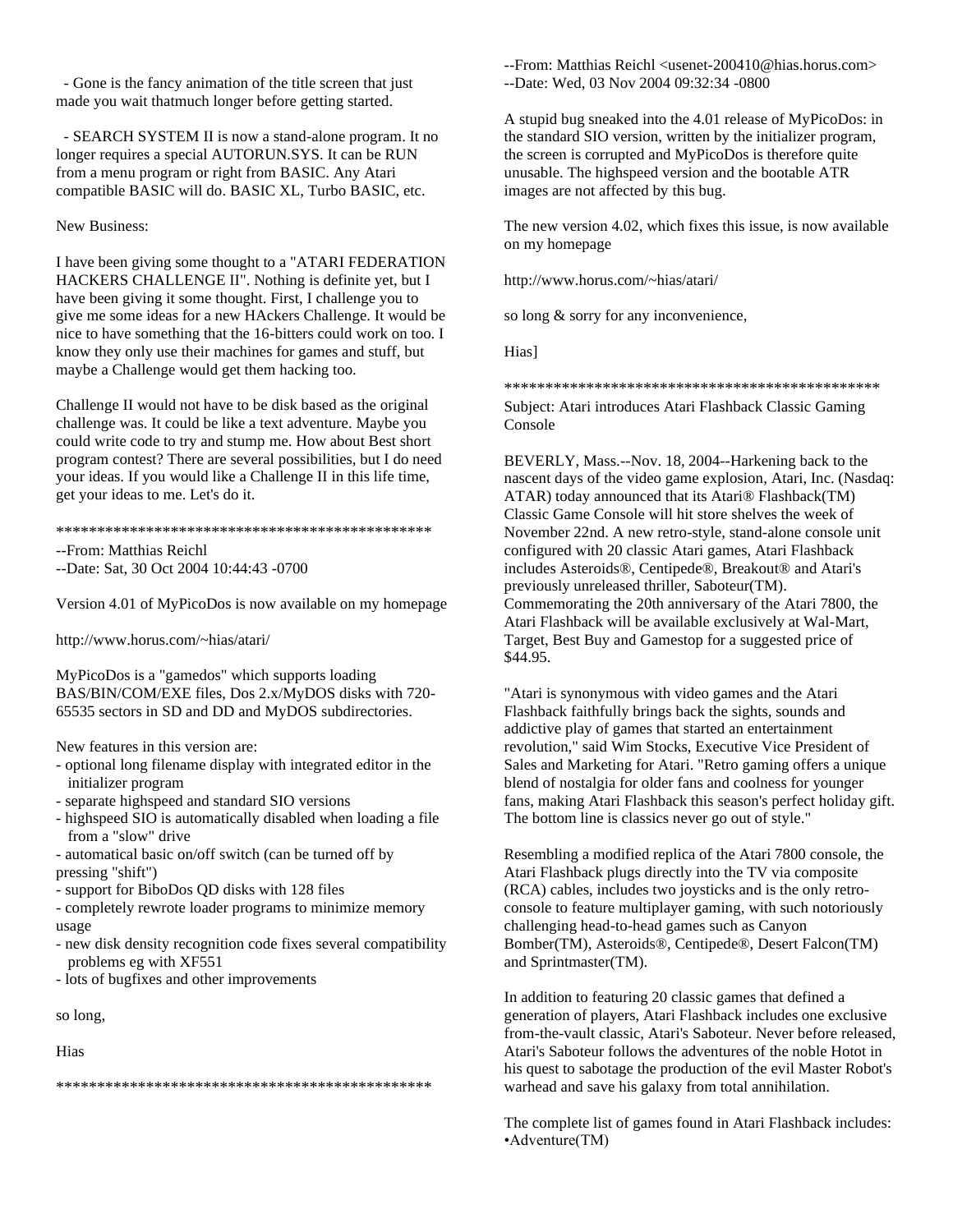•Air Sea Battle(TM) •Asteroids® •Battlezone® •Breakout® •Canyon Bomber •Centipede® •Crystal Castles® •Desert Falcon(TM) •Food Fight(TM) •Gravitar® •Haunted House(TM) •Millipede® •Planet Smashers(TM) •Saboteur(TM) •Sky Diver(TM) •Solaris(TM) •Sprintmaster(TM) •Warlords® •Yar's Revenge

For detailed information on Atari's entire product lineup, please visit www.atari.com.

#### About Atari

New York-based Atari, Inc. (Nasdaq: ATAR) develops interactive games for all platforms and is one of the largest third-party publishers of interactive entertainment software in the U.S. The Company's 1,000+ titles include hard-core, genre-defining games such as DRIV3R(TM), Enter the Matrix(TM), Neverwinter Nights(TM), Stuntman(TM), Test Drive®, Unreal® Tournament 2004, and Unreal® Championship; and mass-market and children's games such as Backyard Sports(TM), Dora the Explorer(TM), Civilization®, Dragon Ball Z® and RollerCoaster Tycoon®. Atari, Inc. is a majority-owned subsidiary of France-based Infogrames Entertainment SA (Euronext - ISIN: FR-0000052573), the largest interactive games publisher in Europe. For more information, visit www.atari.com.

© 2004, Atari, Inc. All rights reserved. ATARI, the ATARI logo, and classic Atari game titles and logos are trademarks or registered trademarks of Atari Interactive, Inc. or its affiliates. All other trademarks are the property of their respective owners.

#### \*\*\*\*\*\*\*\*\*\*\*\*\*\*\*\*\*\*\*\*\*\*\*\*\*\*\*\*\*\*\*\*\*\*\*\*\*\*\*\*\*\*\*\*\*\*

--From: Steven J Tucker

--Date: Thu, 11 Nov 2004 23:33:17 GMT

I happy to announce that in co-operation with ABBUC, the Atari XL/XE USB Cartridge is now available.

The cartridge is professionally produced, with all open-source software.

Pre-ordering begins now and ends with shipments starting 12/01/2004.

Limited edition pricing is \$39.99 per cartridge (about 31 Euro). After 12/01/2004 the price will increase to \$49.99. For complete product information and the order form go to:

http://www.atarimax.com/usbcart/

### Highlights:

- USB 1.1 Chipset compatible with 'Low' and 'High' Speed Devices.

- Hardware and software designed by ABBUC, the largest
- Atari 8-bit Users Club in the world.
- Open source software development.
- Hobbyist oriented design, no surface mounted parts.
- Highest quality color labels.
- Early beta software already shows great promise.
- PCB includes full layout for future 'slave mode' components.

ABBUC will also have cartridges available for purchase by its members and possibly on thier web page as well once product starts shipping.]

\*\*\*\*\*\*\*\*\*\*\*\*\*\*\*\*\*\*\*\*\*\*\*\*\*\*\*\*\*\*\*\*\*\*\*\*\*\*\*\*\*\*\*\*\*\* --Date: Fri, 19 Nov 2004 17:54:14 -0800

# PASTI

Atari ST Imaging and Preservation Tools

Pasti is a package of sotware tools for imaging and preservation of Atari software. The two major components are the imaging tools and the emulation helper tools. The imaging tools produce a disk image file from an original disk. It works very similarly to standard imaging tools like Makedisk, but they can image virtually any ST disk including copy protected disks. Imaging tools are available for different hardware setups, including a plain Atari ST computer. Capabilities vary depending on the hardware. Specialized hardware is required for writing back images to a floppy disk.

# SOFTWARE PRESERVATION

Our main goal is the preservation of Atari software in its original unmodified form. Original software is normally stored on diskettes with custom format or copy protection. Standard tools cannot back up or image them. But floppy disk recording have a limited life time. It won't take too long until all original Atari disks will be damaged and lost.

# PASTI.DLL

Pasti.Dll is the emulation helper tool for Windows. It extends Atari ST emulators, adding support for extended disk images. These disk images support exotic, custom, and copy-protected formats. You can now use emulators to run ST software in its original uncracked form.

http://pasti.fxatari.com

\*\*\*\*\*\*\*\*\*\*\*\*\*\*\*\*\*\*\*\*\*\*\*\*\*\*\*\*\*\*\*\*\*\*\*\*\*\*\*\*\*\*\*\*\*\*